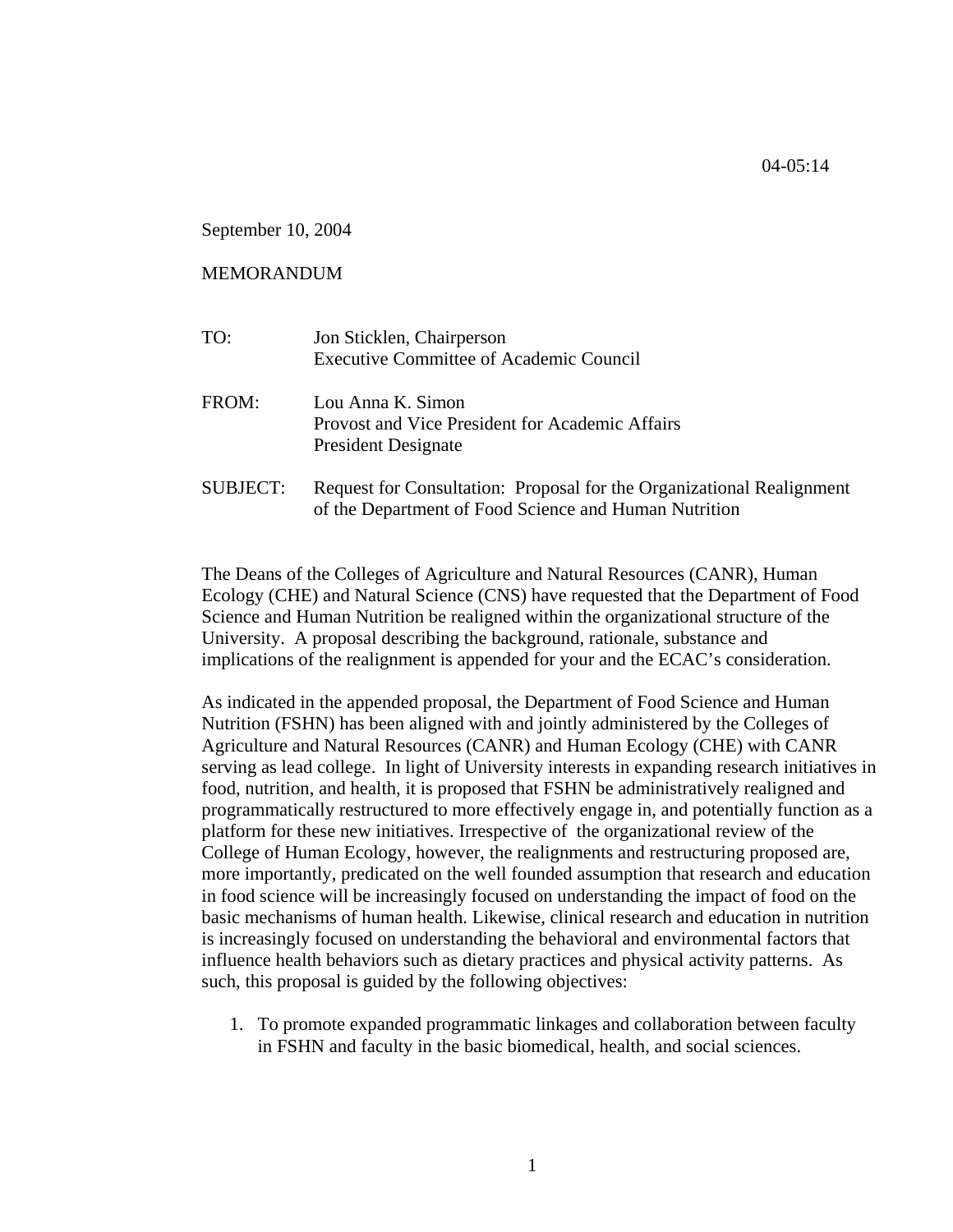- 2. To expand and emphasize the FSHN department's role in the study of the impact of food production, distribution and consumption on human health, and the impact of behavioral and environmental factors on health behavior.
- 3. To promote expanded linkages between the professional programs in FSHN and other health professions programs in the University.

Specifically, it is proposed that the College of Human Ecology (CHE) be replaced by the College of Natural Science (CNS) as a main administrative unit (jointly with CANR) of the department of FSHN. To facilitate additional linkages to the health sciences, it is also proposed that individual faculty in the department be granted upon request and with the approval of the participating unit, joint appointments with units in the health sciences to promote collaborative research. Further, the linkage to the health sciences will be reviewed in two years to determine whether additional administrative arrangements are warranted. Note also that the proposal has the strong support of the Health Sciences Deans Group, which, in addition to CNS and CANR, includes the deans of Human Medicine, Osteopathic Medicine, Veterinary Medicine, Nursing and the Director of the Michigan Agricultural Experiment Station.

In addition to being considered and supported by the faculty in the department, the proposal has received favorable reviews in the College Advisory Councils of CHE and CNS and is currently being considered by the CANR CAC with a vote being scheduled to take place on Friday of this week. In anticipation of a favorable review and to afford the members of the ECAC an opportunity to consider the proposal in advance of your September meeting, I am submitting the proposal to you at this time. Obviously, all members of the committee will be notified of actions taken by the CANR CAC in advance of the September  $14<sup>th</sup>$  meeting. Further, the deans of the colleges and unit faculty will be available at the meeting to respond to any questions.

Since the actions proposed in the proposal, are related to the restructuring as originally proposed in the *Realizing the Vision* blueprint, I seek the advise of the Executive Committee of Academic Council as to whether other University-level academic governance committees should be consulted with regard to this proposal.

CC: Members, Executive Committee of Academic Council Dean Armstrong Dean Leroi Acting Dean Abbett Acting Chair Strasberg Assistant Provost and Assistant Vice President Banks Assistant Provost and Dean Klomparens Assistant Provost Youatt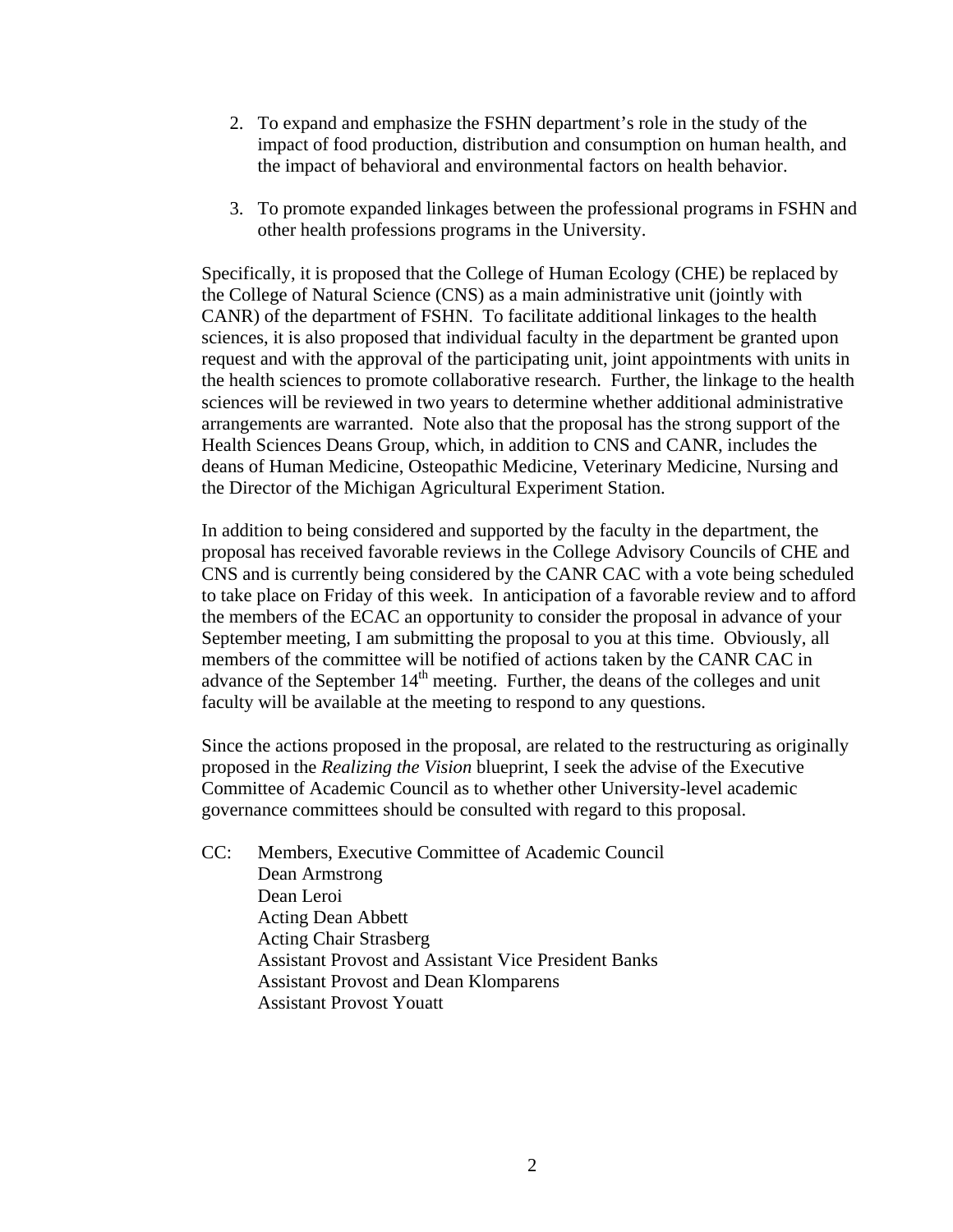Department of Food Science and Human Nutrition Proposal for Organizational Realignment September 8, 2004

#### Background and Objectives

The Department of Food Science and Human Nutrition (FSHN) has been aligned with and jointly administered by the Colleges of Agriculture and Natural Resources (CANR) and Human Ecology (CHE) with CANR serving as lead college. With the restructuring of the College of Human Ecology and in light of University interests in expanding research initiatives in food, nutrition, and health, it is proposed that FSHN be administratively realigned and programmatically restructured to more effectively engage in, and potentially function as a platform for these new initiatives. Irrespective of these factors, the realignments and restructuring proposed are predicated on the well founded assumption that research and education in food science and human nutrition will be increasingly focused on understanding the impact of food on human health. Likewise, research and education in nutrition is increasingly focused on understanding the behavioral and environmental factors that influence health behaviors such as dietary practices and physical activity patterns. As such, this proposal is guided by the following objectives:

- 4. To promote expanded programmatic linkages and collaboration between faculty in FSHN and faculty in the basic biomedical, health, and social sciences.
- 5. To expand and emphasize the FSHN department's role in the study of the impact of food production, distribution and consumption on human health, and the impact of behavioral and environmental factors on health behavior.
- 6. To promote expanded linkages between the professional programs in FSHN and other health professions programs in the University.

### Current Organizational Structure of FSHN

As currently configured, the department of FSHN is comprised of four research foci: 1. food processing and quality enhancement; 2. food safety and toxicology; 3. biochemical/molecular nutrition and immunology; and, 4. community nutrition. In addition, the department of FSHN offers undergraduate programs in food science, dietetics, and nutritional sciences, as well as graduate programs in food science and in human nutrition. As noted above, FSHN is currently administered by CANR and CHE and as such unit programs are supported by general funds allocated from each of these colleges in approximately equal amounts. Funding from CANR has been employed to support food processing/quality enhancement and food safety/toxicology research programs. CANR also serves as the sponsoring college for the undergraduate and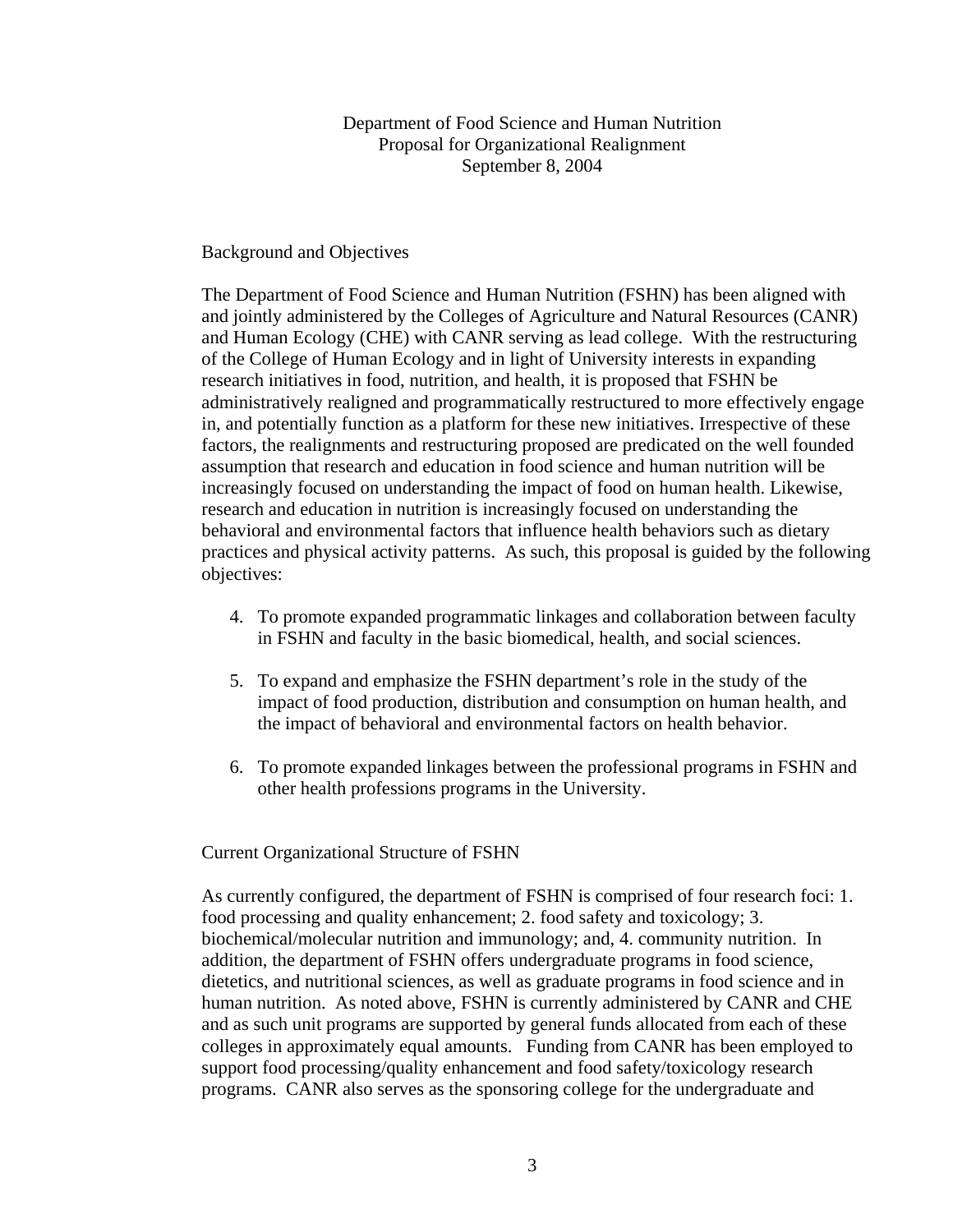graduate food science programs. CHE funding has supported the biochemical/molecular nutrition and the community nutrition research programs, and it serves to sponsor both the dietetics and the nutritional sciences undergraduate programs, and the graduate degree program in human nutrition. In addition to collegiate support, the department enjoys funding from both the Michigan Agricultural Experiment Station (MAES) and MSU Extension (MSUE) to support research and outreach consistent with MAES and MSUE objectives.

To facilitate the achievement of the objectives referenced above, it is recommended that the following administrative realignments be implemented. Specifically, it is proposed:

- 1. That the College of Human Ecology (CHE) be replaced by the College of Natural Science (CNS) as a main administrative unit (jointly with CANR) of the department of FSHN. Consistent with this action, it is further proposed
	- a. That the nutritional sciences undergraduate program be transferred to CNS;
	- b. That the dietetics undergraduate and internship programs be transferred conditionally to the lead college, CANR. It is further proposed that the conditions associated with this transfer include a review to be conducted in two years and in consultation with the faculty to determine whether these programs should transferred from CANR to one of the health professions colleges (see "Rationale for Conditional Alignment…" below).
	- c. That the M.S. and Ph.D programs in human nutrition be transferred to the lead college, CANR, with joint administration by CNS. Students entering the M.S. or Ph.D. program in human nutrition could earn a degree in either college. Following transfer of programs, a strategic review of departmental graduate programs will be required for alignment with emerging opportunities in food nutrition and health.
	- d. That all general funds and other support currently administered by CHE be transferred to CANR and CNS in amounts consistent with their respective administrative responsibilities for FSHN. The fact that several of the nutrition courses are required by both nutritional sciences and dietetics programs makes it imperative that the deans of CNS and CANR collaborate in providing resources at an appropriate level of support for the department's academic programs.
	- e. That to the extent possible, individual faculty appointments be jointly supported by the administering colleges in proportions that reflect both the academic interests of faculty members and their obligations to departmental programs, irrespective of the collegiate administrative locus of a given program.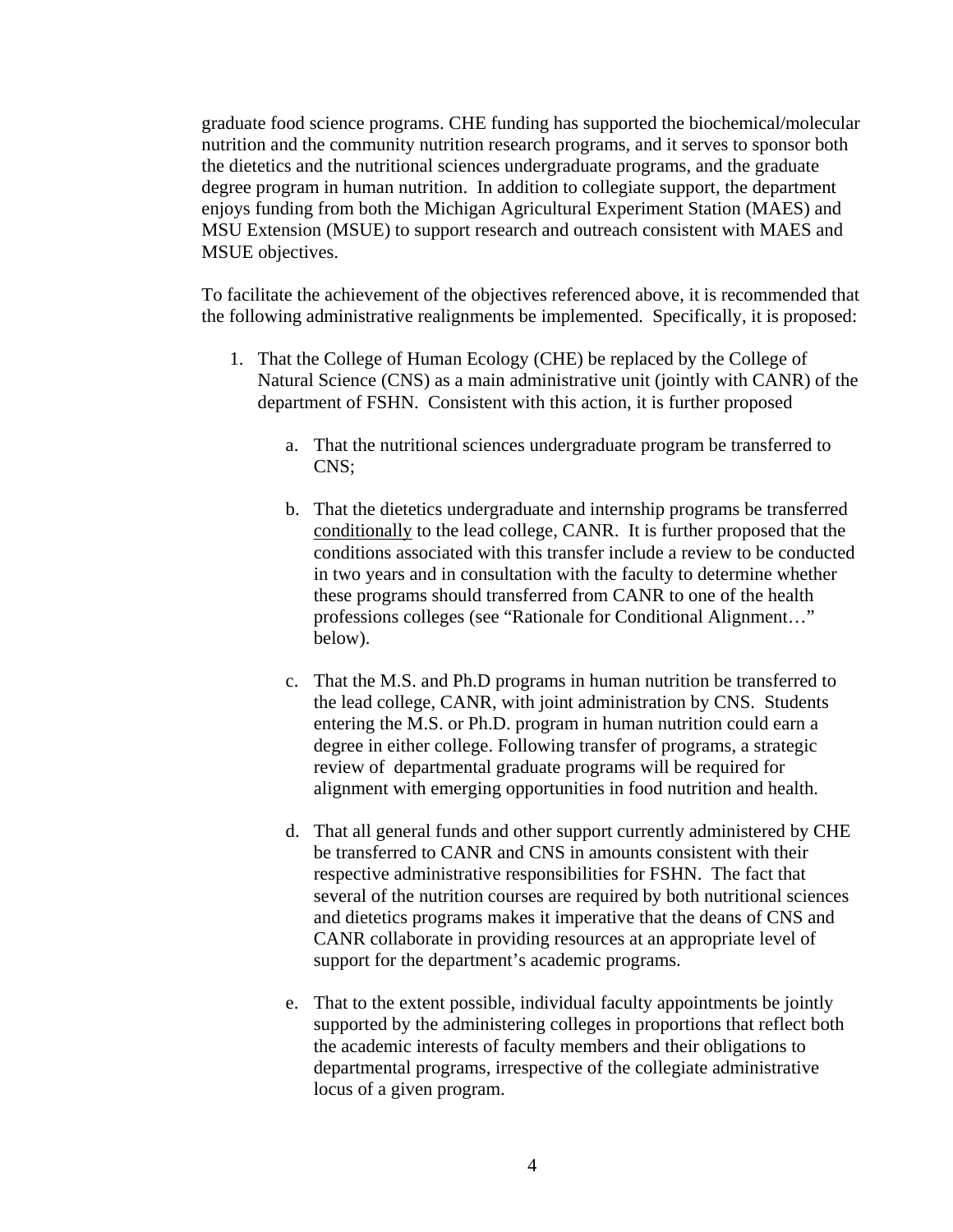2. That individual faculty in the department may be granted upon request and with the approval of the participating unit, joint appointments with units in the health sciences to promote collaborative research.

Implicit in these recommendations, by virtue of its new linkage to CNS, the department of FSHN will become a shared unit in the Health and Life Sciences area and as such all of the colleges<sup>1</sup> comprising this area will be involved in the support of the department. To further promote this and other important linkages between agriculture and the health sciences, the dean of CANR has been invited to join the Health and Life Sciences Deans Group. As is the practice with other shared units, the deans of the designated administering colleges will confer with the Health and Life Sciences Deans Group regarding actions related to FSHN leadership, budget and programmatic planning. It is also noted that the CANR will work with the FSHN department to achieve a greater focus on "food and health" by seeking a closer alignment of food processing/quality enhancement faculty and resources with the restructured Biosystems and Agricultural Engineering Department.

Rationale for the "Conditional" Alignment of the Dietetics Programs

The decision to align the dietetics undergraduate and internship programs and their associated resources with the CANR on a conditional basis rather than the CNS was based on the following factors. First, if aligned with the CNS, the undergraduate dietetics majors would be required to meet the CNS general requirements, which, when combined with the dietetics requirements imposed by accreditation and registration constraints, would extend the program beyond its current duration. Second, some members of the nutrition faculty linked to the dietetics program display research interests more akin to epidemiology and/or the behavioral and social determinants of health and illness and, thus, their linkage may not be best to a college that is primarily concerned with the physical and biological sciences. As such, it was suggested that these programs might best be aligned with the College of Social Science, a health professions college or, given the direction of research in these areas, to a school of public health.

In response to these suggestions, the potential of a shared administrative linkage with Social Science was explored, but the college's leadership did not view the overall direction of FSHN as being consistent with the mission and strategic direction of Social Science. As to the potential of an alignment with the health professions, a proposal was offered as part of the reorganization planning to expand the College of Nursing (CON) to include other health professions programs (including dietetics and community nutrition); however, the issues surrounding this proposal will require extensive further dialog and consultation within the CON and among those other professional programs

TREES COLLET COLLET COLLET COLLET COLLET COLLET COLLET COLLET COLLET COLLET COLLET COLLET COLLET COLLET COLLET COLLET COLLET COLLET COLLET COLLET COLLET COLLET COLLET COLLET COLLET COLLET COLLET COLLET COLLET COLLET COLLET Medicine.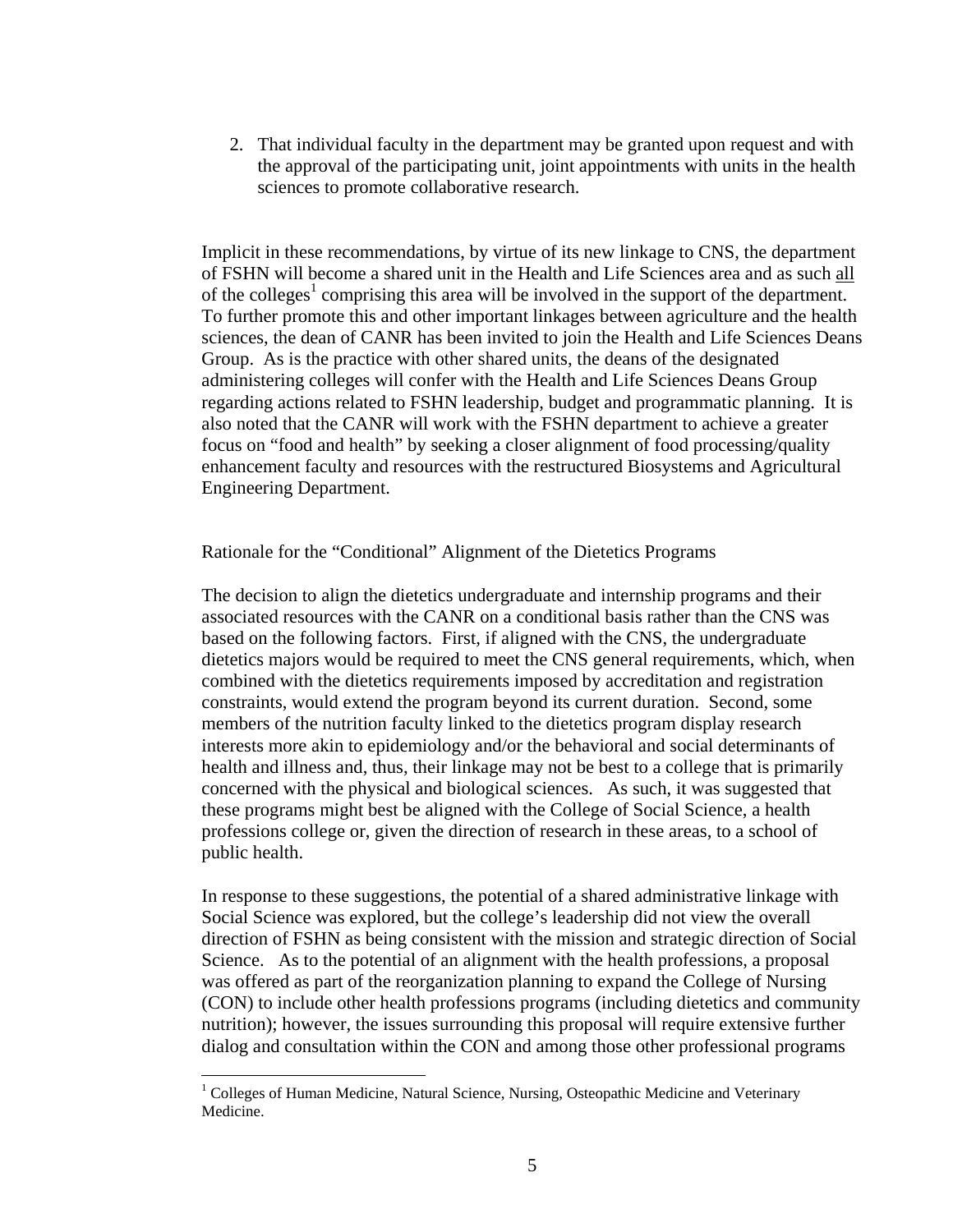that might be linked to the expanded college. With regard to public health, although MSU does not have a formal school or college in this area, the College of Human Medicine (CHM) offers programming in population and community medicine (public health) through epidemiology, health services research and family practice. The leadership of CHM has expressed considerable interest in some aspects of FSHN. However, the planning initiative associated with the potential move of major components of the CHM to Grand Rapids precludes further consideration of a formal linkage at this time.

As a consequence, the deans of CHE, CANR, and CNS have recommended, with the concurrence of the faculty, that the dietetics program be assigned conditionally to the CANR with the stipulation that this placement be reviewed in two years to determine whether developments in CON and/or CHM warrant a reconsideration of this assignment. In the meantime individual faculty may seek joint appointments with these or other units in the health sciences to facilitate their research (see item #2 of the Proposal above).

Impact of Action on Programs and Students

Other than changes in coding and curricular revisions related to new collegiate linkages (which will be sent to the appropriate College and University committees for review), the proposal will have no impact on the duration or content of the educational programs of currently enrolled students. Specifically, currently enrolled undergraduate students in dietetics and nutritional sciences who have met the CHE college level curricular requirements will be held harmless from meeting the requirements of the other colleges. Enrolled students who have not completed the CHE curricular requirements may elect to substitute the new college's requirements. Under no circumstances will currently enrolled students be required to delay completion of their programs nor incur additional costs resulting from any curricular changes resulting from realignment. Indeed, revisions of educational programming at the undergraduate level resulting solely from the administrative realignment (i.e., imposition of new college requirements) should not substantively impact the content or duration of these programs for future students.

There should be no negative impact of the realignment on graduate programs at the masters and doctoral levels.

Impact on Faculty and Staff

To facilitate collaborative administration between the colleges, it is proposed that, to the extent possible, individual appointments of tenure system faculty be jointly supported by the administering colleges. It is further proposed that these appointments be made in consultation with each faculty member and in proportions that reflect both the academic interests of the individual and his/her obligations to departmental programs, irrespective of the collegiate administrative locus of a given program. The appointments shall also designate a primary college (generally the college that supports the largest percentage of the appointment) for collegiate review purposes.